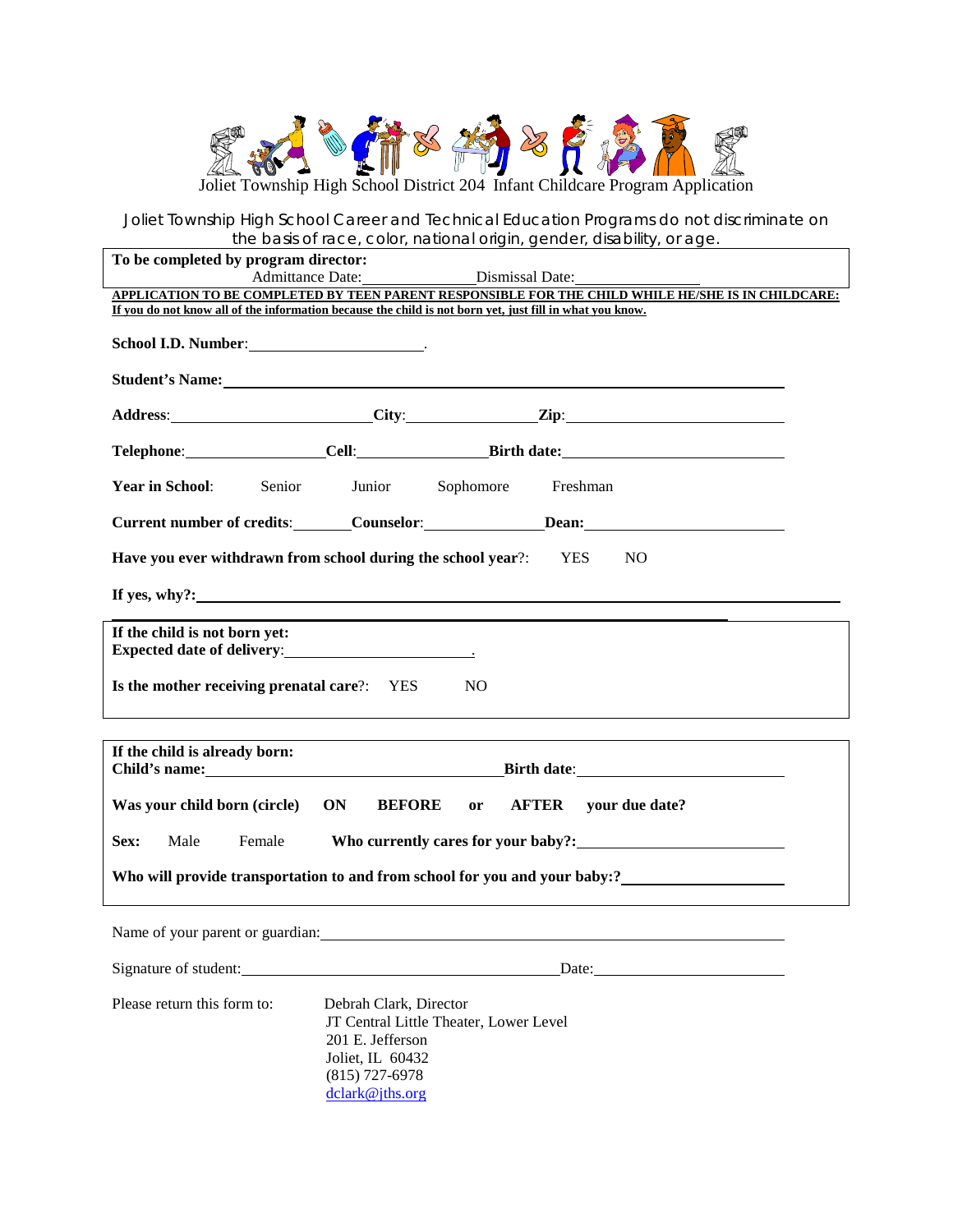**INFANT CHILDCARE CENTER APPLICATION FAMILY HISTORY:**

| <b>ABOUT YOU, THE PARENT:</b><br>Are you your child's (circle):                                                                                                                                                                      | <b>MOTHER</b> |                                                                                                                       | <b>FATHER</b>      |                                                                                                                                                                                    |            |  |
|--------------------------------------------------------------------------------------------------------------------------------------------------------------------------------------------------------------------------------------|---------------|-----------------------------------------------------------------------------------------------------------------------|--------------------|------------------------------------------------------------------------------------------------------------------------------------------------------------------------------------|------------|--|
| Name: <u>Age</u> at the birth of your child:                                                                                                                                                                                         |               |                                                                                                                       |                    |                                                                                                                                                                                    |            |  |
|                                                                                                                                                                                                                                      |               |                                                                                                                       |                    |                                                                                                                                                                                    |            |  |
| Who takes care of your baby while you work?<br><u> </u>                                                                                                                                                                              |               |                                                                                                                       |                    |                                                                                                                                                                                    |            |  |
| Plans after high school: <u>contract the set of the set of the set of the set of the set of the set of the set of the set of the set of the set of the set of the set of the set of the set of the set of the set of the set of </u> |               |                                                                                                                       |                    |                                                                                                                                                                                    |            |  |
| What career do you wish to go into:                                                                                                                                                                                                  |               |                                                                                                                       |                    |                                                                                                                                                                                    |            |  |
| <b>Marital Status:</b>                                                                                                                                                                                                               | Single        | Married                                                                                                               |                    |                                                                                                                                                                                    |            |  |
|                                                                                                                                                                                                                                      |               |                                                                                                                       |                    |                                                                                                                                                                                    |            |  |
| Describe your health:                                                                                                                                                                                                                | Good          | Fair                                                                                                                  | Poor               |                                                                                                                                                                                    |            |  |
| Explain any special health problems: Explain and Security and Security and Security and Security and Security and Security and Security and Security and Security and Security and Security and Security and Security and Secu       |               |                                                                                                                       |                    |                                                                                                                                                                                    |            |  |
| Please list the names of all the people who live with you AND your child:<br><b>NAME</b>                                                                                                                                             |               | <b>Relationship to child</b>                                                                                          |                    |                                                                                                                                                                                    | Age        |  |
| <u> 1980 - Johann Stoff, Amerikaansk politiker (</u>                                                                                                                                                                                 |               |                                                                                                                       |                    | <u> 1980 - Johann Barbara, martxa alemaniar argumento este alemaniar alemaniar alemaniar alemaniar alemaniar al</u><br><u> 1989 - Johann Stoff, Amerikaansk politiker (* 1958)</u> |            |  |
| Please list the types and names of any pets that live with your child:<br><b>TYPE</b>                                                                                                                                                | <b>NAME</b>   | <u> 1989 - Johann Stoff, deutscher Stoff, der Stoff, der Stoff, der Stoff, der Stoff, der Stoff, der Stoff, der S</u> |                    |                                                                                                                                                                                    |            |  |
| Please list any ways your family varies from others i.e. foster or stepparents, handicaps, extended illnesses;<br>etc.:                                                                                                              |               |                                                                                                                       |                    |                                                                                                                                                                                    |            |  |
| Are there any special problems at home? Please describe:                                                                                                                                                                             |               |                                                                                                                       |                    |                                                                                                                                                                                    |            |  |
| Are you, or is the other parent, receiving any of the following assistance (Circle):                                                                                                                                                 |               |                                                                                                                       |                    |                                                                                                                                                                                    |            |  |
| <b>TANF</b><br><b>WIC</b>                                                                                                                                                                                                            |               | <b>Healthy Families</b>                                                                                               |                    | LINK card                                                                                                                                                                          | <b>TPS</b> |  |
| Social Security                                                                                                                                                                                                                      | Child Support |                                                                                                                       | Medical card: Self | baby                                                                                                                                                                               |            |  |
| What services would you like more information about?:___________________________                                                                                                                                                     |               |                                                                                                                       |                    |                                                                                                                                                                                    |            |  |
|                                                                                                                                                                                                                                      |               |                                                                                                                       |                    |                                                                                                                                                                                    |            |  |

**2**